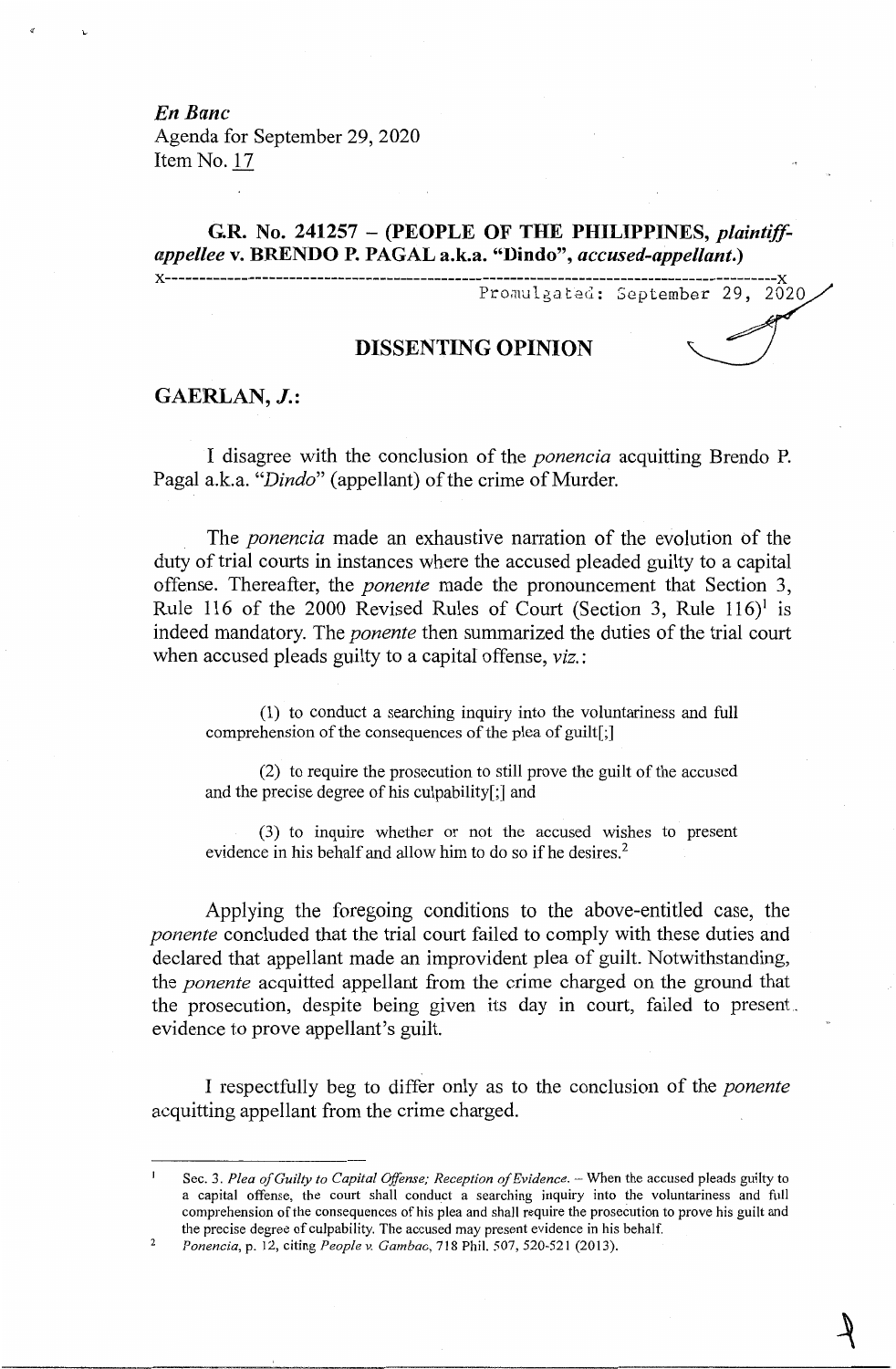Dissenting Opinion 2 G.R. No. 241257

At the outset, I do agree that the trial court failed to comply with its duties as enunciated by pertinent rules and jurisprudence resulting to appellant making an improvident plea of guilty to the offense of murder. This, however, does not automatically entitle the appellant to an acquittal.

To reiterate, it is established that Section 3, Rule 116 is mandatory. Based on this rule, there are three conditions that the trial court should comply with in order to forestall the entry of an improvident plea of guilty by the accused, namely:

1. The court *must* conduct a searching inquiry into the voluntariness x x x and full comprehension [by the accused] of the consequences [ of his plea];

2. The court *must* require the prosecution to present evidence to prove the guilt of the accused and the precise degree of his culpability; and

3. The court *must* ask the accused [whether] he desires to present evidence on his behalf, and allow him to do so if he [so] desires.<sup>3</sup> (Citation omitted)

Given the unchanging state of the three-tiered requisites in Section 3, Rule 116, there is, therefore, no justification for the trial court's failure to observe them.

Now, in a plethora of cases where the trial court failed to comply with these requisites resulting to the accused making an improvident plea of guilty to a capital offense, this Court has repeatedly remanded the case to the trial court for re-arraignment and further proceedings.

In the case of *People v. Nadera Jr.*,<sup>4</sup> the Court in remanding the case to the trial court explained:

Convictions based on an improvident plea of guilt are set aside only if such plea is the sole basis of the judgment. If the trial court relied on sufficient and credible evidence to convict the accused, the conviction must be sustained, because then it is predicated not merely on the guilty plea of the accused but on evidence proving his commission of the offense charged.<sup>5</sup> (Citation omitted)

xxxx

*People v. Dalacat,* 485 Phil. 35, 47 (2004).

4 381 Phil. 484 (2000).

5 Id. at 499.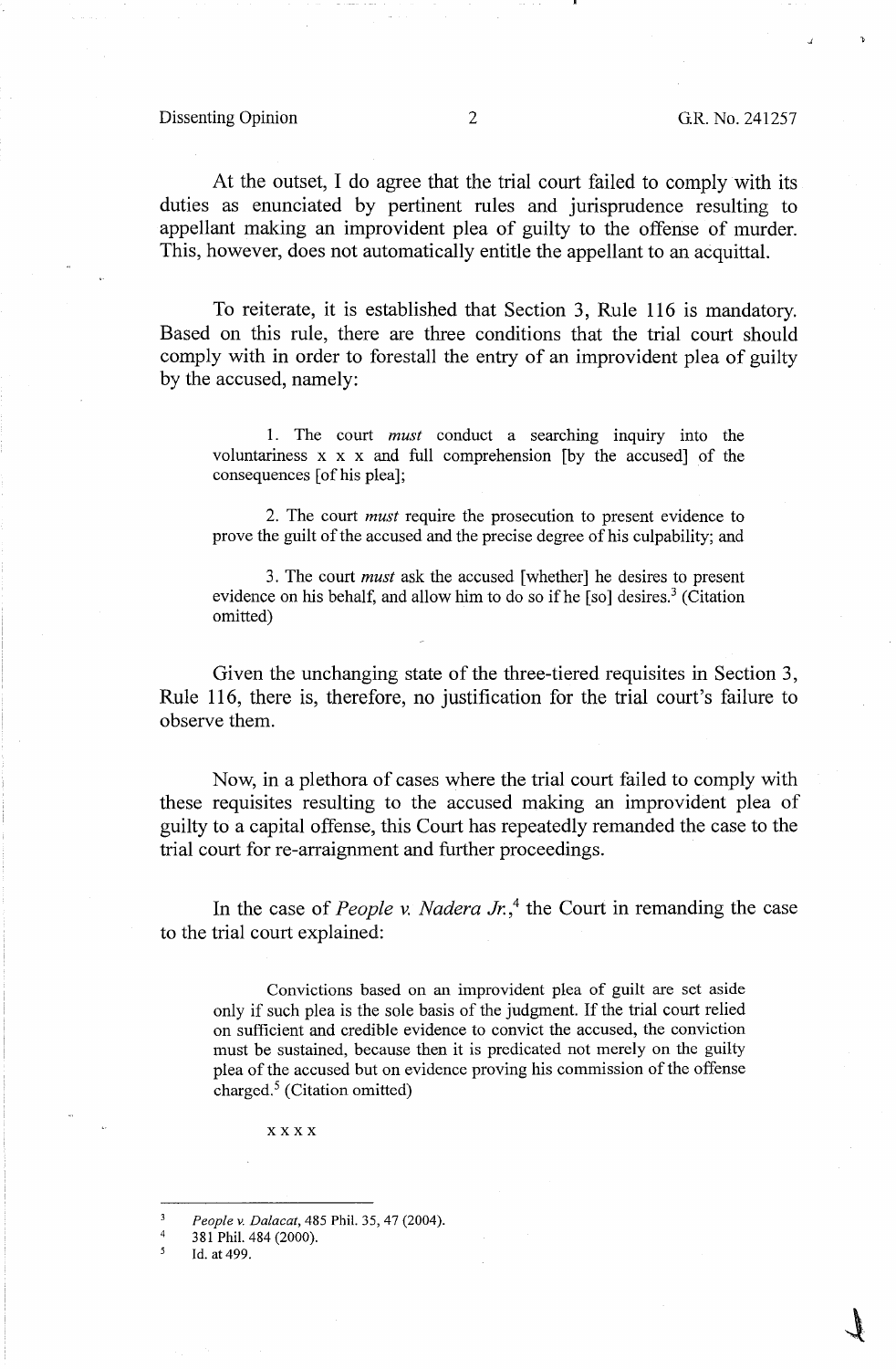\..

≬

In view of the foregoing, we find it necessary to remand the case for the proper arraignment and trial of the accused, considering not only the accused's improvident plea of guilt but also his lawyer's neglect in representing his cause. A new trial has been ordered in criminal cases on the ground of retraction of witnesses, negligence or incompetency of counsel, improvident plea of guilty, disqualification of an attorney de oficio to represent the accused in the trial court, and where a judgment was rendered on a stipulation of facts entered into by both the prosecution and the defense. $6$  (Citations omitted)

In *People v. Ernas*,<sup>7</sup> this Court remanded the case to the trial court for re-arraignment and re-trial on the ground that accused was found to have made an improvident plea of guilty to three counts of rape, notwithstanding the fact, that the prosecution opted not to present the testimony of the complaining witnesses in support of accused's conviction, *viz.:* 

It must be stressed that under the 1985 Rules of Criminal Procedure, **a conviction in capital offenses cannot rest alone on a plea of guilt. The prosecution evidence must be sufficient to sustain a judgment of conviction independently of the plea of guilt.** 

We, therefore, cannot accept as valid the plea of guilty entered by the appellant to the three charges of rape. His re-arraignments as to the three charges are fatally flawed. The trial court erred in believing that the questions propounded to the appellant and the latter's answers as well as the documentary exhibits offered by the People would aid it in determining whether the accused really and truly understood and comprehended the meaning, full significance and consequences of his plea.

It **likewise erred in allowing the prosecution to dispense with the testimonies of the complaining witnesses. As we have ruled, even if the trial court is satisfied that the plea of guilty was entered with full knowledge of its meaning and consequences, the introduction of evidence to establish the guilt and the degree of culpability of the accused is still required.** Judges therefore must be cautioned, toward this end, against the demands of sheer speed in disposing of cases, for their mission after all, and as has been time and again put, is to see that justice is done. $8$  (Emphasis supplied and citations omitted)

Likewise, this Court, in the case of *People v. Molina,9* while admitting that there is no strict rule that once a plea of guilty is found to be improvident the case needs to be remanded to the court *a quo,* made a categorical pronouncement that the unfairness or complete miscarriage of justice in the handling of the proceedings *a quo* as occasioned by the

<sup>6</sup>  Id. at 504.

<sup>7</sup>  455 Phil. 829 (2003).

Id. at 842.

<sup>423</sup> Phil. 637 (2001).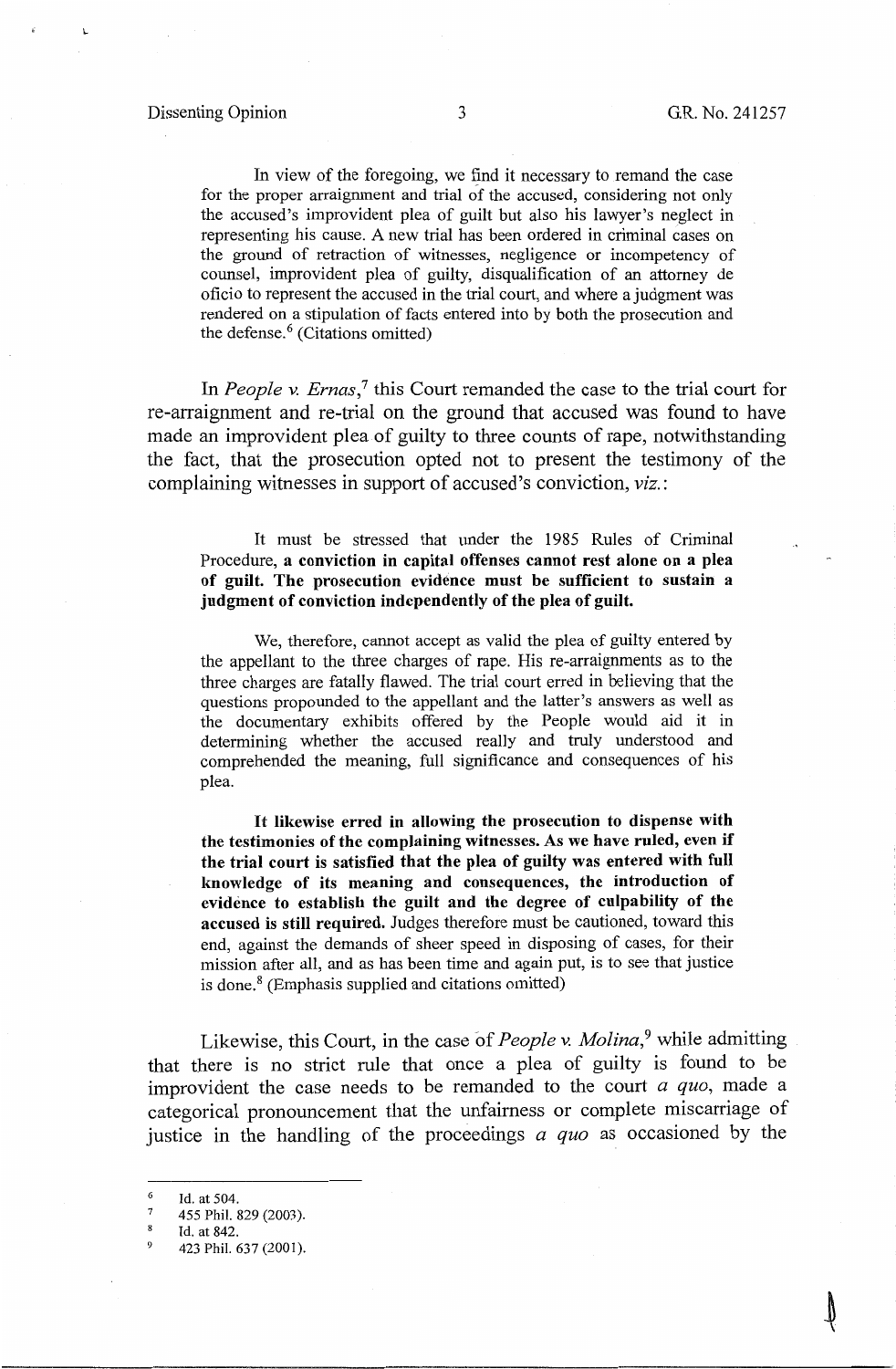#### Dissenting Opinion 4 G.R. No. 241257

.J

improvident plea of guilt justifies the remand of the criminal case to the trial court, $^{10}$  to wit:

It is also urged in the Brief for the Appellant that an improvident plea of guilty *per se* results in the remand of the criminal case(s) to the trial court for the re-arraignment of accused-appellant and for further proceedings. We hold that this argument does not accurately reflect the standing principle. **Our jurisdiction does not subscribe to a** *per se* **rule that once a plea of guilty is deemed improvidently made that the accused-appellant is at once entitled to a remand. To warrant a remand of the criminal case, it must also be proved that as a result of such irregularity there was inadequate representation of facts by either the prosecution or the defense during the trial.** In *People v. Abapo* we found that undue reliance upon an invalid plea of guilty prevented the prosecution from fully presenting its evidence, and thus remanded the criminal case for further proceedings. Similarly, in *People v. Durango* where an improvident plea of guilty was followed by an abbreviated proceeding with practically no role at all being played by the defense, we ruled that this procedure was "just too meager to accept as being the standard constitutional due process at work enough to forfeit a human life" and so threw back the criminal case to the trial court for appropriate action. Verily the relevant matter that justifies the remand of the criminal case to the trial court is the procedural unfairness or complete miscarriage of justice in the handling of the proceedings a quo as occasioned by the improvident plea of guilty, or what *People* v. *Tizon*  encapsulizes as the "attendant circumstances."

Where facts are however adequately represented in the criminal case and no procedural unfairness or irregularity has prejudiced either the prosecution or the defense as a result of the improvident plea of guilty, the settled rule is that a decision based on an irregular plea may nevertheless be upheld where the judgment is supported beyond reasonable doubt by other evidence on record since it would be a useless ritual to return the case to the trial court for another arraignment and further proceedings.<sup>11</sup> (Emphasis supplied and citations omitted.)

This was reiterated in the case of *People v. Murillo*,<sup>12</sup> thus:

While our jurisdiction does not subscribe to a *per se* rule that once a plea of guilty is found improvidently he is at once entitled to a remand, the circumstances of this case warrant that a remand to the trial court be made. **To warrant a remand of the criminal case, the Court has held that it must be shown that as a result of such irregularity there was inadequate representation \_of facts by either the prosecution or the defense during the trial.** Where the improvident plea of guilty was followed by an abbreviated proceeding with practically no role at all played by the defense, we have ruled that this procedure was just too meager to accept as being the standard constitutional due process at work

II Id. at 651-652.

<sup>10</sup>  Id. at 652.

<sup>12</sup>  478 Phil. 446 (2004).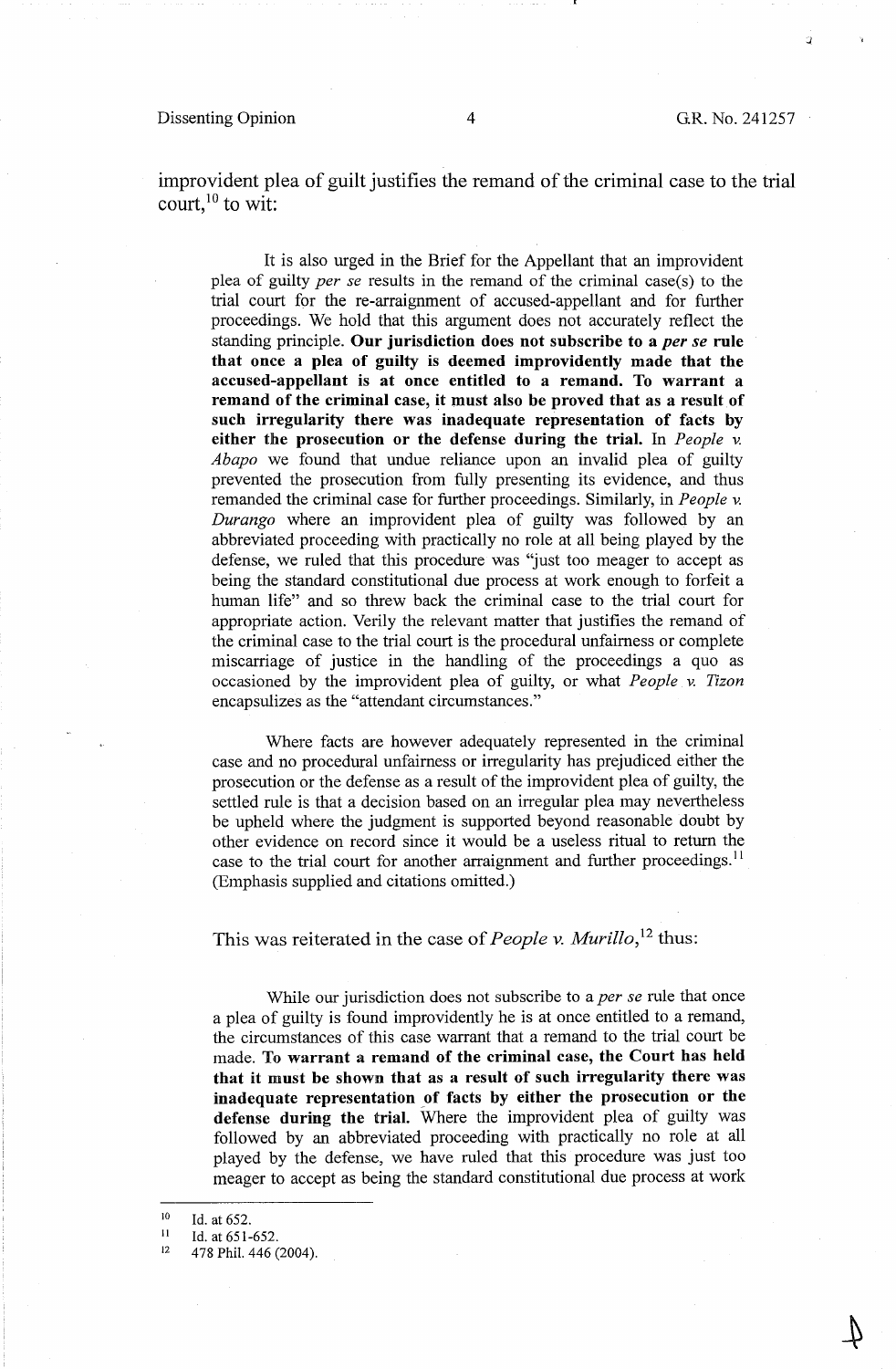### Dissenting Opinion 5 5 G.R. No. 241257

enough to forfeit a human life. **What justifies the remand of the criminal case to the trial court is the unfairness or complete miscarriage of justice in the handling of the proceedings** *a quo* **as occasioned by the improvident plea of guilt.** In **this case, apart from the testimony of appellant, the prosecution does not have any other evidence to hold him liable for the crime charged.** 

In view of the foregoing, we find that it is imperative to remand the case for the proper arraignment and trial of the accused, considering not only the accused's improvident plea of guilt but also his lawyer's neglect in representing his cause.<sup>13</sup> (Emphasis supplied. Citations omitted.)

#### The *ponencia* should have followed the foregoing precedence.

In the instant case, after appellant's plea of guilty to the crime of Murder, the prosecution failed to present any evidence to support his guilt. The appellant's counsel likewise opted to forego the presentation of the defense evidence. With the submission of the case for decision, the trial court convicted appellant for murder based solely on his improvident plea of guilt.

It may be deduced from the established facts that the parties' deliberate omission to present their evidence in support of their respective claims and defenses was the effect of appellant's plea of guilt, which later on has been proven to be made improvidently. There was, therefore, undue reliance on the part of both the prosecution and the defense upon an invalid plea of guilty which prevented them from fully presenting their respective evidence. Otherwise stated, if not for the appellant's plea of guilt, the prosecution, as well as the defense, would have diligently presented their respective cases by presenting witnesses and adducing evidence in support thereof. Clearly, due to appellant's improvident plea of guilt there was inadequate representation of facts by the prosecution and defense during the trial. Such irregularity resulted to unfairness and complete miscarriage of justice in the handling of the proceedings *a quo.* This, in the words of this Court in the *Molina*<sup>14</sup> and *Murillo*<sup>15</sup> cases, justifies the remand of the criminal case to the trial court.

Furthermore, the failure of the prosecution to present witnesses on four hearing dates scheduled for such purpose is of no moment. While there was due notice of the hearing dates, the prosecution most probably deemed it unnecessary to present their witnesses. As earlier discussed, it may have heavily relied on appellant's plea of guilt, thinking that such admission is sufficient to convict him for the crime charged. Such omission, moreover, is

<sup>&</sup>lt;sup>13</sup> Id. at  $464-465$ .

<sup>14</sup> *People v. Molina,* supra note 9.

<sup>15</sup> *People v. Murillo,* supra note 12.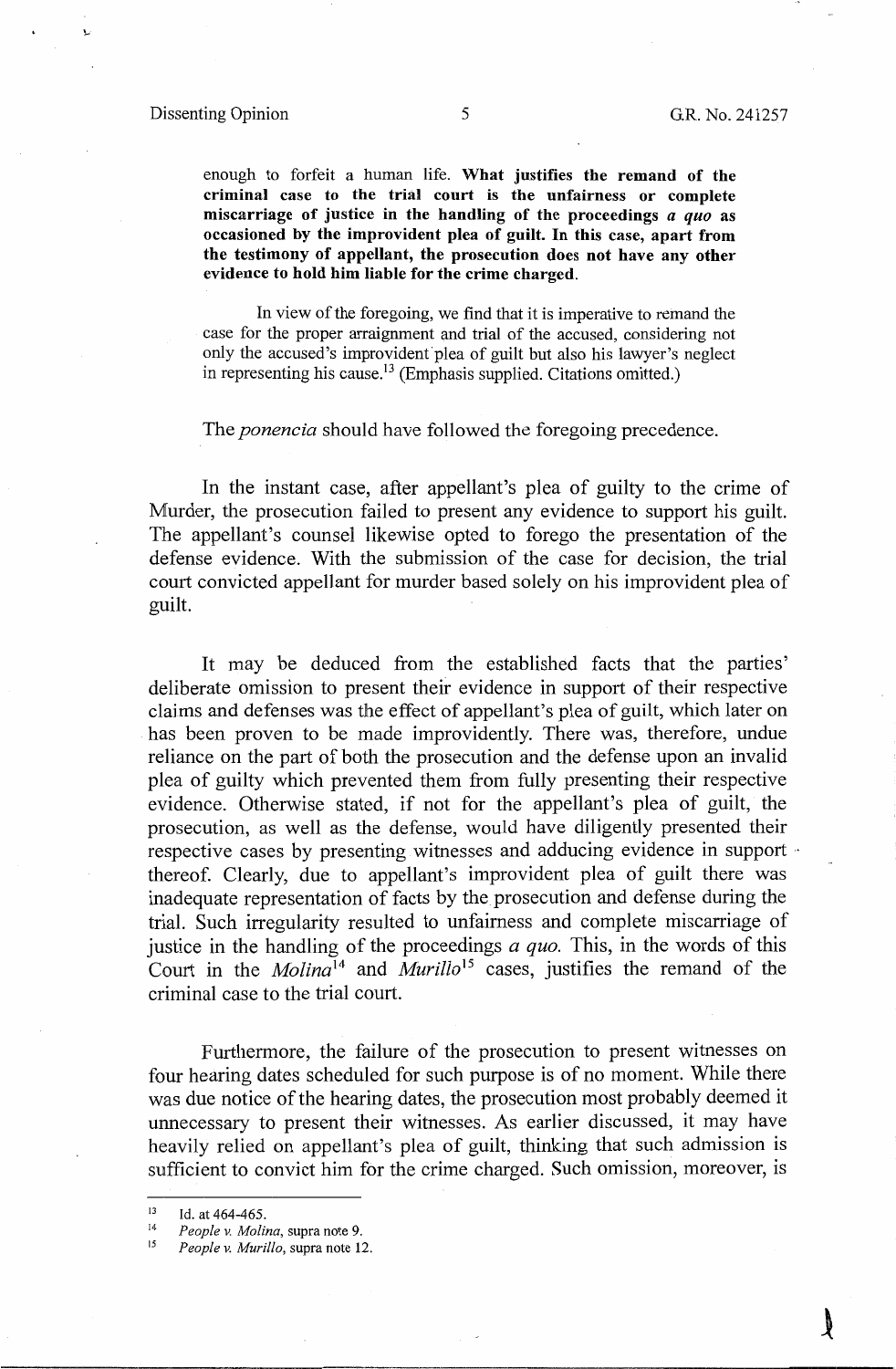#### Dissenting Opinion 6 G.R. No. 241257

not the lone fault of the prosecution but also of the trial court judge.

It bears stressing that the proposed *ponencia* made no mention of anything that would show that the trial court judge obliged the prosecution to present their evidence despite a voluntary plea of guilty. The *ponencia*  cited no order or resolution from the trial court judge further requiring and directing the prosecution to proceed to the presentation of its witnesses after the latter's initial failure to present its evidence on the four hearing dates scheduled for such purpose. Instead, records show that the judge ordered the appellant to present witnesses in his defense, which appellant opted to waive. It is indubitable, therefore, that based on the *ponencia,* the trial court judge was guilty of negligence in his duty of ensuring that due process is observed despite a voluntary plea of guilt on the part of the appellant. The trial court judge should have been guided by the established rule that:

 $x \times x$  [t]he presentation of evidence should be required in order to preclude any room for reasonable doubt in the mind of the trial court, or the Supreme Court on review, as to the possibility that there might have been some misunderstanding on the part of the accused as to the nature of the charge to which he pleaded guilty, and to ascertain the circumstances attendant to the commission of the crime which justify or require the exercise of a greater or lesser degree of severity in the imposition of the prescribed penalties. <sup>16</sup>

Accordingly, pursuant to the above-quoted jurisprudence and in compliance with the mandatory character of Section 3, Rule 116, the appellant should be given the\_ opportunity to make a proper plea after ensuring that he is duly informed of the crime charged against him and the consequences of admitting to the commission thereof. Equally important, the prosecution should likewise be given another chance to present its case and prove the allegations in the information, including the qualifying, mitigating or aggravating circumstances, if any. It is important to note that these attending circumstances, if duly proven, will then determine the proper penalty to be imposed.

Needless to state, despite appellant's voluntary plea of guilt, the prosecution must and should prove the appellant's guilt for the crime charged and the precise degree of his culpability. If the prosecution fails to prove appellant's guilt beyond reasonable doubt fot the crime of murder, or any other crime in connection thereto, then and only then may appellant be acquitted of the crime charged.

Moreover, acquitting the appellant due to the trial court's failure to

16 *People v. Dayot,* GR. NQ. 88281, July 20, 1990, 187 SCRA 637, 642.